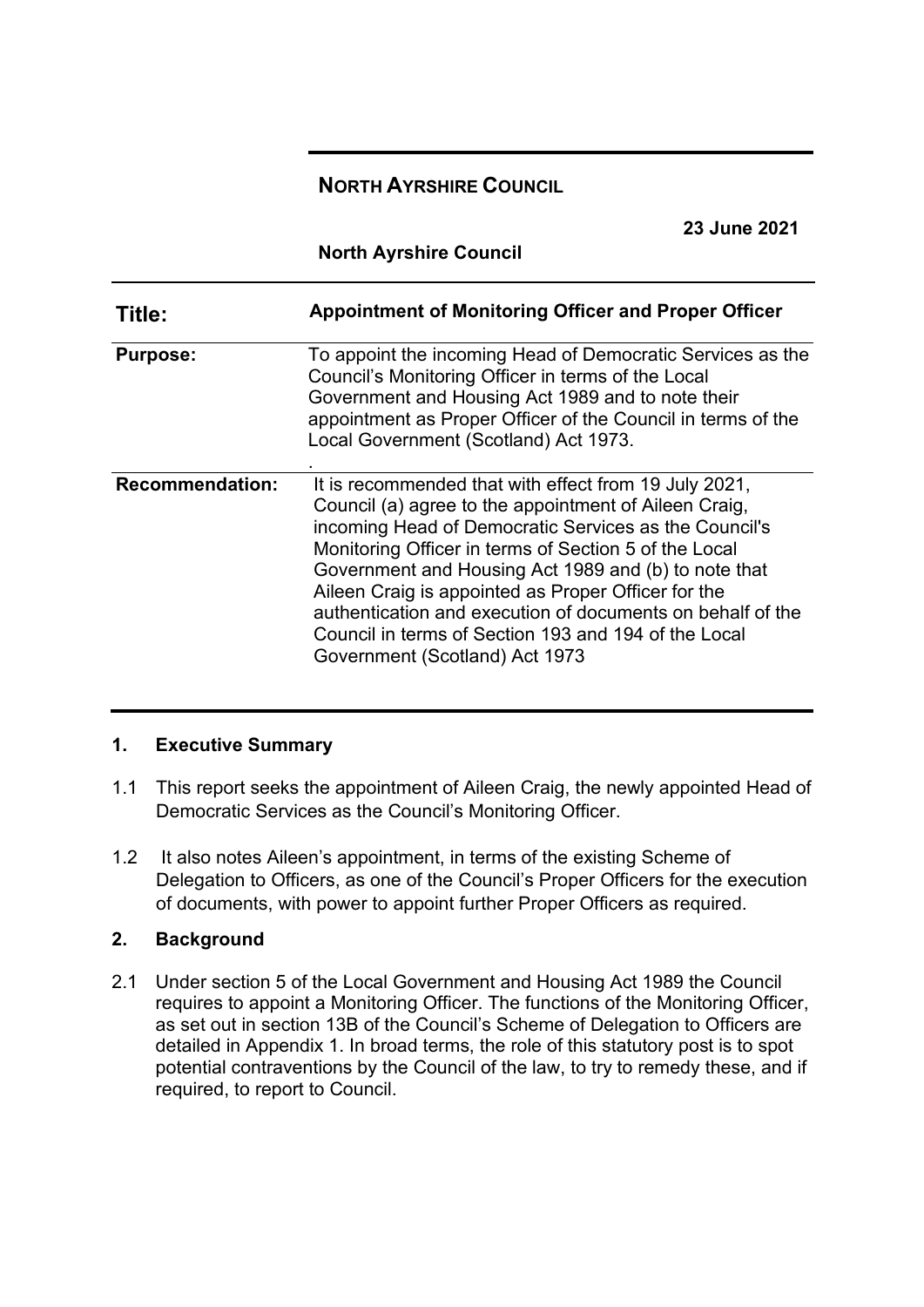- 2.2 In terms of the Council's Scheme of Delegation to Officers the Head of Democratic Services is designated as the Council's Monitoring Officer. As the current postholder is to retire, on 17 June 2021 the Staffing and Recruitment Committee appointed Aileen Craig to the post.
- 2.3 Aileen will formally take up post on 19th July to allow a short handover with the current postholder who leaves the Council's service on 23 July 2021. It is recommended that Aileen is appointed as Monitoring Officer from 19 July 2021.
- 2.4 The Scheme of Delegation to Officers already provides that the Head of Democratic Services, along with the Chief Executive, is appointed as a Proper Officer for the authentication and execution of documents on behalf of the Council in terms of Section 193 and 194 of the Local Government (Scotland) Act 1973. The Head of Democratic Services also has authority to appoint other officers as Proper Officers. Generally, this has been used to temporarily appoint other senior Legal Officers to enable them to physically sign deeds during periods of absence.
- 2.3 Notwithstanding the Scheme of Delegation to Officers already details that the Head of Democratic Services is a Proper Officer, occasionally the Council is asked to evidence that a signatory is appointed as a Proper Officer. In these circumstances, Council is asked to note the appointment of Aileen Craig as Proper Officer with authority to appoint and designate other officers as Proper **Officers**

### **3. Proposals**

3.1 It is recommended that with effect from 19 July 2021, Council (a) agree to the appointment of Aileen Craig, incoming Head of Democratic Services as the Council's Monitoring Officer in terms of Section 5 of the Local Government and Housing Act 1989 and (b) to note that Aileen Craig is appointed as Proper Officer for the authentication and execution of documents on behalf of the Council in terms of Section 193 and 194 of the Local Government (Scotland) Act 1973

### **4. Implications/Socio-economic Duty**

### **Financial**

4.1 The appointment has no financial implications. However, the role of the Monitoring Officer is to protect the Council from illegality, which in turn lowers the financial risk to the Council.

#### **Human Resources**

4.2 No implications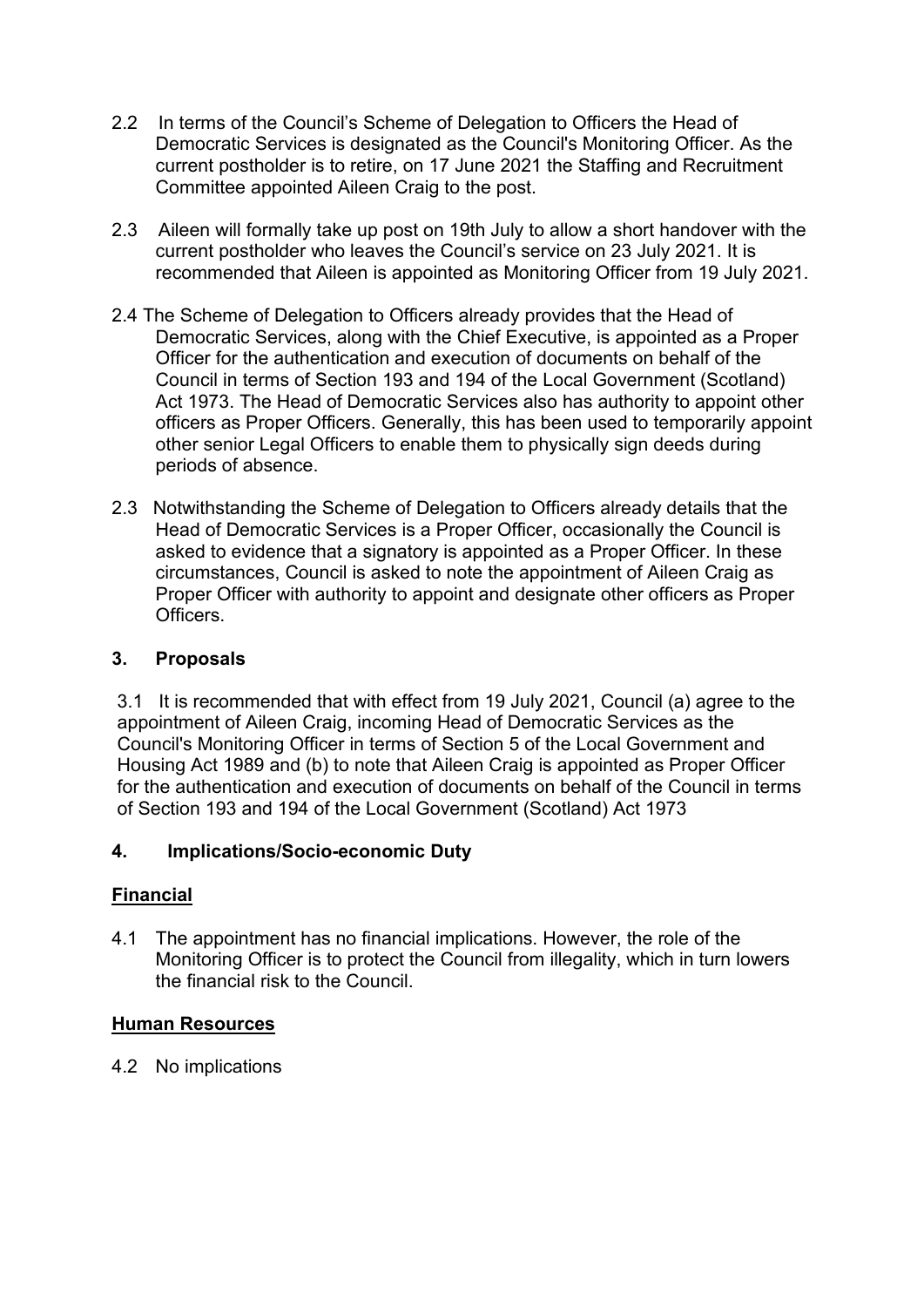## **Legal**

4.3 The appointment of the Monitoring Officer is a statutory requirement. It also forms one of the key components of the Council's governance arrangements. Ultimately, like the Section 95 Finance Officer, the Monitoring Officer has power to report potential illegality to the Council. Nevertheless, it should be recognised that the key to the role is in spotting potential issues before they arise and finding solutions. In turn that requires the Monitoring Officer to be aware of what is happening across the Council. For that reason, the recommendation of Audit Scotland is that the post holder should be in a position of sufficient seniority within the Council to enable them to carry out their statutory responsibilities effectively.

### **Equality/Socio-economic**

4.4 There are no significant implications, although part of the Monitoring Officer's role is to ensure that legal duties relating to equalities are complied with.

### **Environmental and Sustainability**

4.5 No significant implications

### **Key Priorities**

4.6 Compliance with legal duties supports effective governance and decision making which in turn supports all the key priorities

### **Community Wealth Building**

4.7 There are no implications.

### **5. Consultation**

5.1 The appointment of the Head of Democratic Services to these roles is in accordance with the Scheme of Delegation to Officers approved by Council in December 2020.

> Craig Hatton Chief Executive

For further information please contact Andrew Fraser, Head of Democratic Services**,** on 01294 324125.

# **Background Papers**

N/A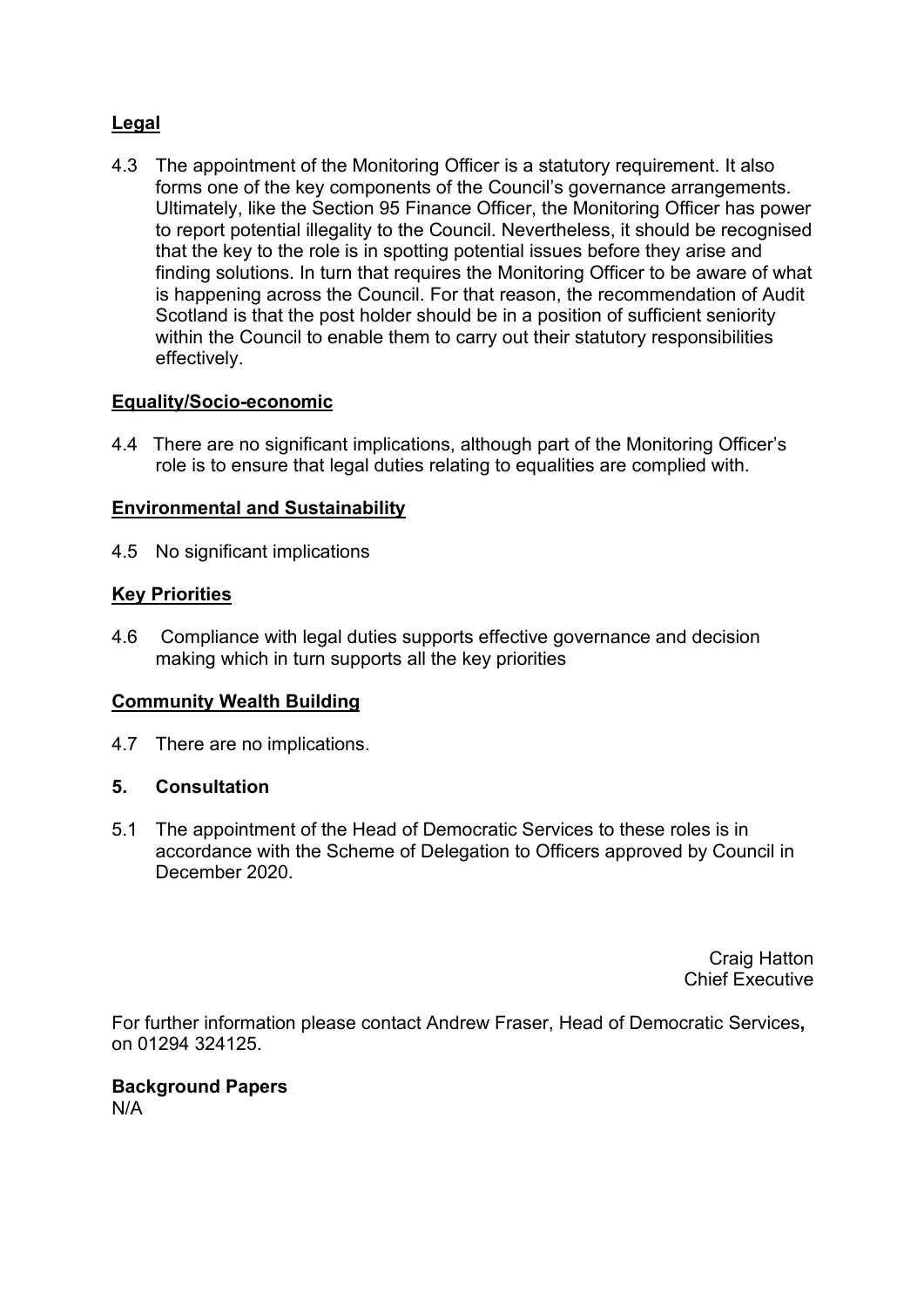#### **MONITORING OFFICER**

The Monitoring Officer is a statutory appointment by the Council by virtue of Section 5 of the Local Government and Housing Act. The Council has resolved that the Monitoring Officer is the Head of Democratic Services. North Ayrshire Integration Joint Board has also resolved that the Head of Democratic Services will have a similar role as its Standards Officer under the Ethical Standards in Public Life etc. (Scotland) Act 2000.

By virtue of Section 5(7) of the 1989 Act, the duties of the Monitoring Officer must be carried out personally by them or, where they are unable to act owing to absence or illness, personally by such member of their staff nominated by them as their deputy.

By virtue of Section 2(1)(e) of the 1989 Act, the post of Monitoring Officer is designated as a politically restricted post, and accordingly is included in the list of such posts required to be maintained by the Council.

Although a statutory appointment, the law does not require the Monitoring Officer to hold any specific qualification, and in particular, they do not require to be a solicitor or advocate. However, the recommendation of Audit Scotland is that the post holder should be in a position of sufficient seniority within the Council to enable them to carry out their statutory responsibilities effectively.

This means that, irrespective of the substantive post which the Monitoring Officer holds in the Council, they will either be a member of the Council's Executive Leadership Team, or have direct access to the Council's Chief Executive, Executive Directors, Heads of Service and Legal Services Manager as they see fit.

Delegated to the Post

The overall powers of the post are: -

a) To ensure that the Council complies with the requirements of the law and any statutory Codes of Practice relevant to the carrying out of the Council's duties and the delivery of the Council's services.

b) To ensure that, where any contravention of the law, Code of Practice or corporate governance system has arisen, or is likely to, appropriate advice is given to the Chief Executive and relevant senior officers of the Council regarding the mitigation, rectification or prevention of such contraventions.

c) To draw to the attention of the Provost or any Convener, any motion or amendment which may contravene any law or code of procedure in order that the Provost or Convener can determine whether the motion or amendment will be considered by Council, committee etc.

d) To make a statutory report to the full Council regarding any breach or potential breach of the law or statutory code of practice by the Council where it proves impossible to rectify or prevent such breach.